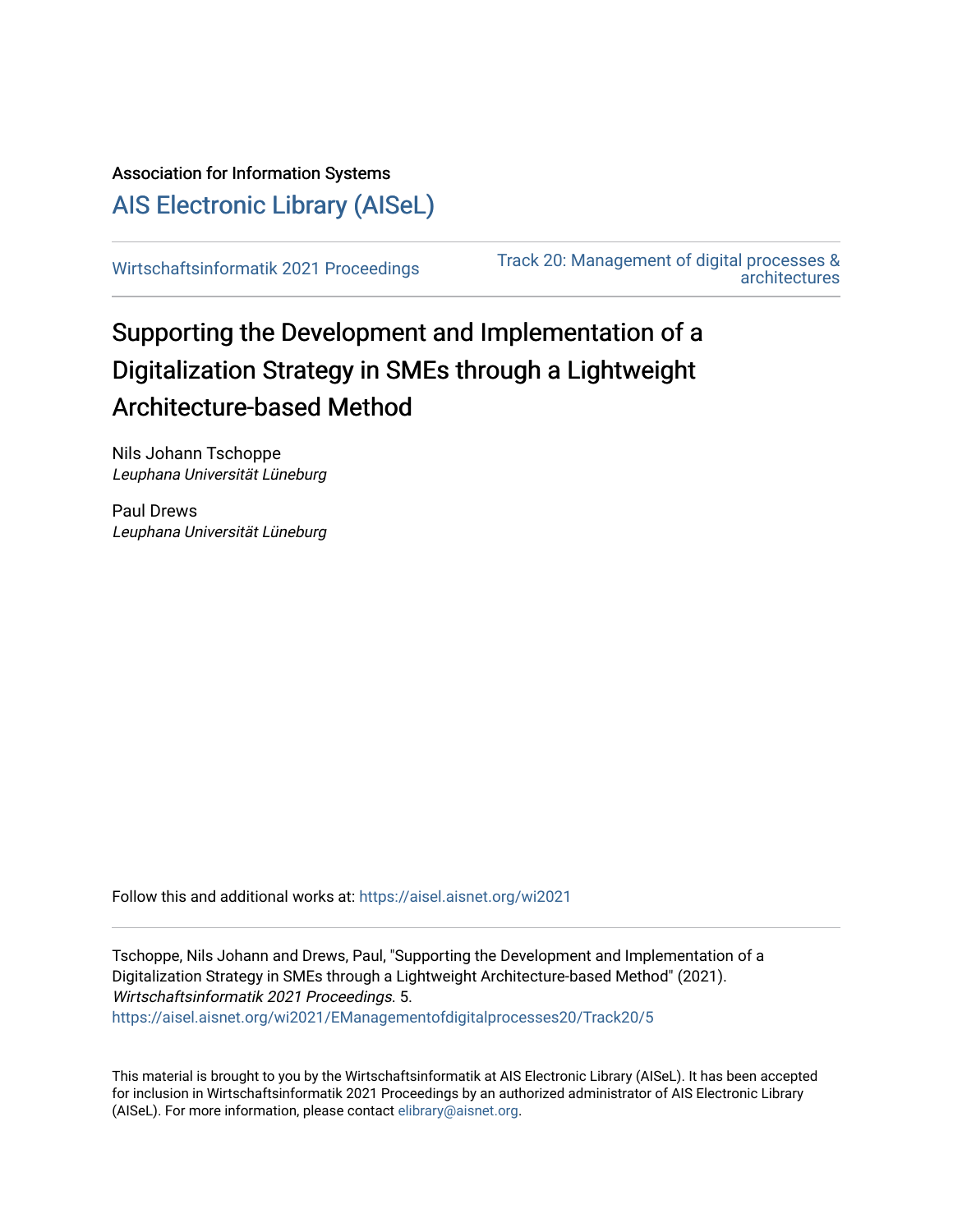## **Supporting the Development and Implementation of a Digitalization Strategy in SMEs through a Lightweight Architecture-based Method**

Nils J. Tschoppe<sup>1</sup>, Paul Drews<sup>1</sup>

<sup>1</sup> Leuphana University of Lüneburg, Institute of Information Systems, Lüneburg, Germany {nils.tschoppe,paul.drews}@leuphana.de

**Abstract.** [Like larger companies, smal](mailto:nils.tschoppe,paul.drews@leuphana.de)l and medium-sized enterprises (SMEs) need to develop and implement a digitalization strategy. However, they face specific challenges such as a lack of IT know-how, relevant market information and appropriate methods for developing a strategy. Following the Action Design Research method and in cooperation with two medium sized companies, we started to develop a lightweight, architecture-based method for the development and implementation of digitalization strategies in SMEs.

**Keywords:** Digital Entrepreneurship, Enterprise Architecture Management, Small and medium-sized enterprises, Digitalization Strategy, Digital Transformation

#### **1 Introduction**

The digital transformation as a technology-based change process is not limited to large and established companies. In times of a digital economy, enterprises of all sizes and ages need to rethink their strategy, organization and technology use. This has been referred to as digital entrepreneurship in the literature and it results in manifold change and innovation activities [1–4]. However, most research in this field is based on the assumption that a professional and sufficiently large IT organization with differentiated roles is established in the organization [5, 6]. SMEs, especially away from the conurbations, often face special challenges such as high exploration costs, perceived unbalance of risks and chances for the adoption of innovations and technologies, a lack of relevant market information as well as insufficient digital skills of employees [6– 10]. With increasing relevance in practice and research [11, p. 5], the management of enterprise architecture (EA) is considered to be an "essential enabler of the digital transformation" [12, p. 280]. With an enterprise-wide view on organizational and technological artifacts, it supports the alignment of business and IT [11, 13]. It helps to document and analyze the current state and serves as the basis for planning future target states and transformation steps [13–19]. Digital transformation processes may lead to tensions on multiple organizational levels [3]. To anticipate and address these tensions, experts from different departments and levels should be involved in the development process while considering the 'big picture' consisting of strategic objectives, business

Internationale Konferenz Wirtschaftsinformatik 2021, March 2021, Essen, Germany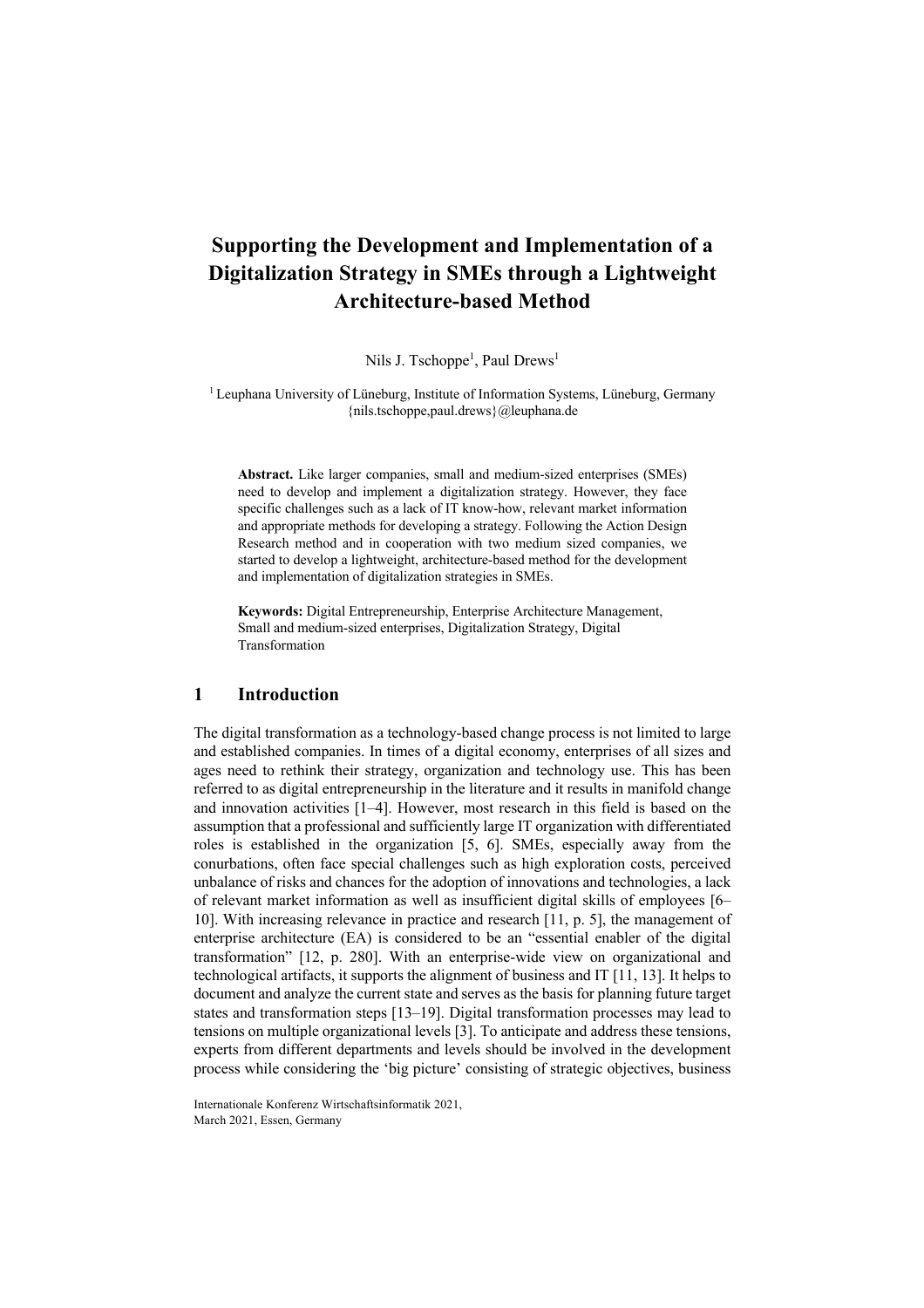processes, and IT landscape [20]. In contrast to existing complex frameworks such as TOGAF [21] and FEAF v2 [22], we seek to develop a more lightweight, visualizationoriented and pragmatic approach for SMEs and realize Winter's idea of architectural thinking for this field [23].

Hence, our research question is: How can SMEs develop and implement digitalization strategies using a lightweight, architecture-based method?

### **2 Research Approach**

While this work in progress seeks to contribute to the information systems research discipline by advancing methods of enterprise architecture modelling and management, it also draws upon and contributes to the literature on digital entrepreneurship. In order to develop and evaluate a solution that is both, theory-ingrained and practice-oriented, we employed the Action Design Research (ADR) method according to Sein et al. [24], which focuses on building, intervening and evaluating (BIE) artifacts and allows to codevelop an approach in practice while also supporting the generalization and theorizing.

During the preparation phase, two companies - an online-agency (A) with approximately 100 employees which can be classified as a digital "gazelle" [25] as well as the headquarter of a more senior company (B) selling luxury outdoor furniture with approximately 200 employees - were identified as particularly suitable for the development of a digitalization strategy. The extraordinary growth despite regional restrictions of company A and the advanced maturity, expansion efforts and corporate integration of company B serve as an interesting contrast.

In the problem formulation stage, we diagnosed the lack of an explicit digitalization strategy in both companies. As digitalization describes "the manifold sociotechnical phenomena and processes of adopting and using technologies in broader individual, organizational, and societal contexts" [26, p. 302], a digitalization strategy follows the overall corporate strategy and goes far beyond the mere technology trend; "it constitutes a holistic intention of a company to streamline all activities regarding the digital transformation process to generate competitive advantages through new technologies and methods" [27, p. 670]. With special emphasis on the redesign of the software landscape (A) and the use of new technologies such as virtual and augmented reality (B), the selected BIE form was organization-dominant in both cases as we seek to create a method for developing a digitalization strategy. In the alpha cycle, we iterated and evaluated early designs of the digitalization strategy in workshops with the CEO and the COO (A) and the Head of IT (B). As part of a first as-is analysis, the application of Porter's five competitive forces that determine industry profitability [28, p. 5], amongst others, helped us to develop an understanding of the business ecosystem [29], enterprise systems used therein as well as to reveal potential dependencies. It was accompanied by an analysis of archival material such as industry reports, process descriptions, the organizational chart and a transcript of vision and values as part of the business strategy and supplemented by instruments such as the Gartner Hype Cycle to identify relevant technologies. For identifying inefficiencies and outdated, incompatible software, we mapped existing software to an organization-specific model of Porter's generic value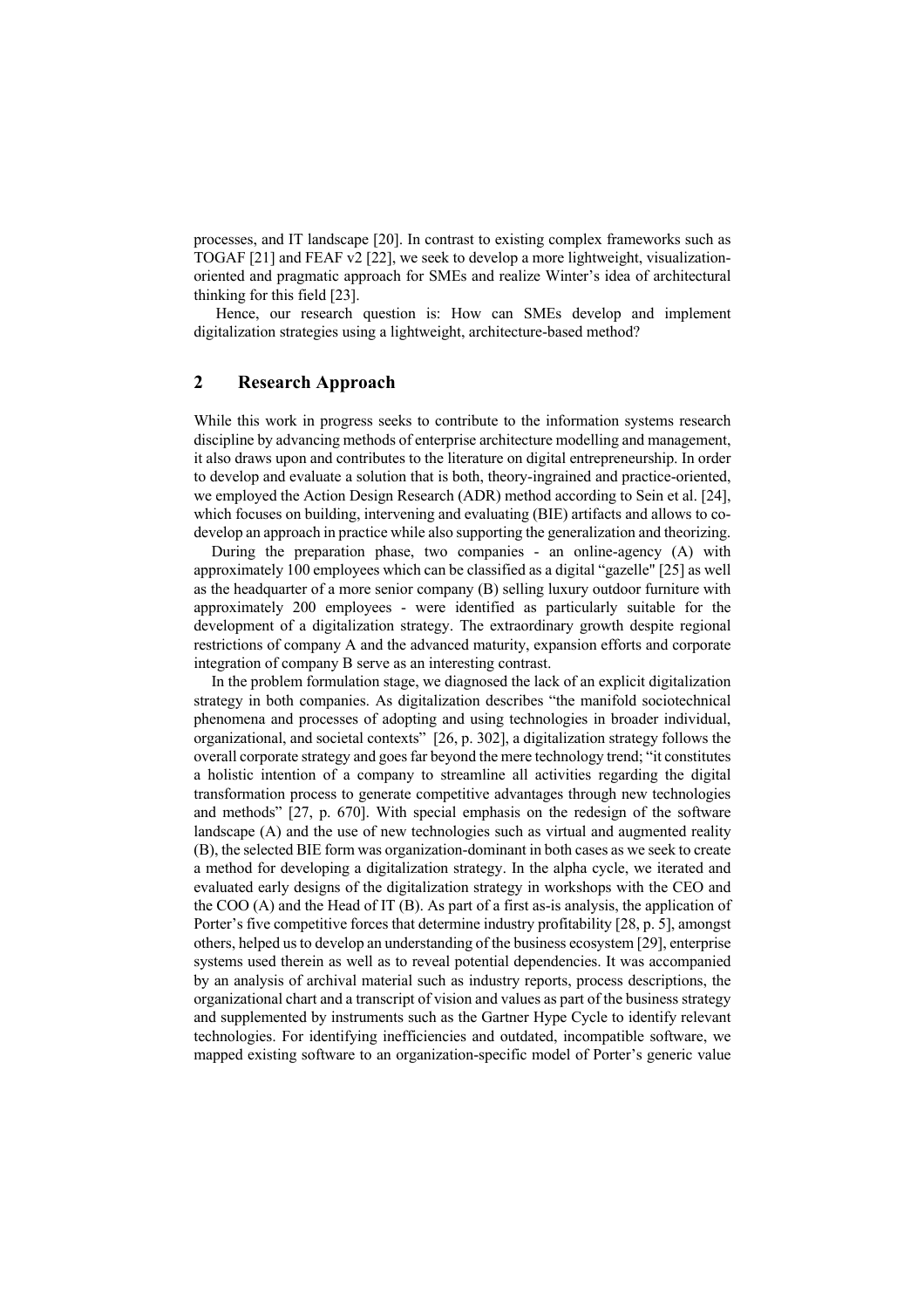chain [28, p. 37]. This helped us to review the core processes and served as the starting point for discussing which software will be necessary in the future (to-be landscape). In the beta cycle, we took our preliminary findings into a wider organizational setting as our know-how was limited in terms of strategy (B) and software selection (A). By inviting the CEO, the Sales Manager and other experts from the business departments, we were able to enrich our findings in a workshop (B). As Company B's business was more affected by Covid-19, the data collection had to be stopped in March 2020. Nevertheless, we complemented our data by conducting semi-structured interviews (one offline and seven online) on the different levels at company A including the two CEOs & founders, the COO, four department managers as well as a trainee. These interviews lasted between 20 and 90 minutes depending on experience and responsibility of the interviewee and covered questions ranging from the individual software usage and acceptance to personnel and strategic issues such as digital literacy and the market environment. By analyzing and coding these with MAXQDA [30], we were able to further refine our lightweight, architecture-based method as well as our understanding of the internal structure and external factors. In addition, we conducted a subsequent online workshop across the departments which were likely to be most affected by the transformation to identify internal capabilities and prepare the development of the digitalization strategy and roadmap. To validate and enrich our findings theoretically and practically, intermediate findings regarding the development of the digitalization strategy were mirrored several times with the COO (A) and the Head of IT (B) while reviewing the lightweight, architecture-based method through interdisciplinary discussions in a circle of researchers from different fields such as information systems, strategic management, psychology and organizational science.



#### **3 Results**

**Figure 1.** Lightweight, architecture-based Digitalization Strategy Development Method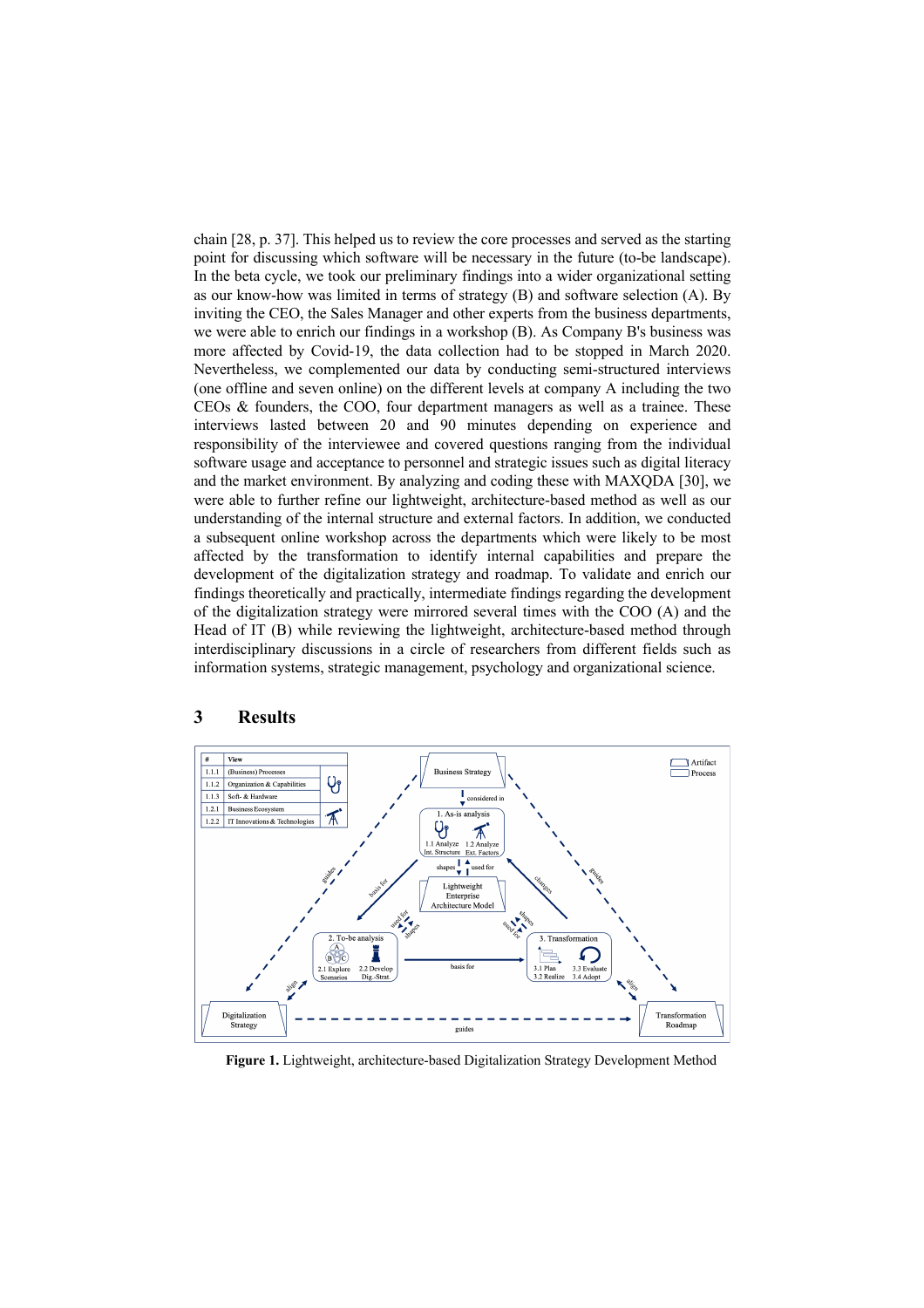Based on the findings of the two companies investigated so far, we propose our method for the development of a digitalization strategy in SMEs and its transformation with special attention to a lightweight visualization of the enterprise architecture (Figure 1).

First of all, an as-is analysis of the internal structure and external factors is beneficial to gain a deeper understanding of the need for necessary changes. Taking into account the business strategy helps to prevent shortsightedness in the development process as it can have a decisive influence on the later design of the digitalization strategy and may additionally provide useful business information. The analysis of the organization and its capabilities as well as the (business) processes linked to the existing software and hardware landscape (1.1) enables a better understanding of potential dependencies in order to reduce medium to long-term costs caused by inefficiencies and wrong IT investments. By doing so, it may be also important to point out interrelations with supplier portals and their interfaces when it comes to selecting, developing or implementing new software. Documents such as organization and capability charts, hardware and software constellations and process descriptions, which may be supplemented by a Business Model Canvas [31] or a Value Proposition Canvas [32], can help to gain a comprehensive picture of the internal structure. As an illustration, it can be advantageous to map the company's software solutions and their dependencies to primary and secondary activities in Porter's generic value chain [28, p. 37] tailored to the enterprise. The significance of required changes can be pictured, for example, as simple traffic lights (e.g. urgent need for change, needs to be checked, meets requirements). In the case of a multi-divisional organization with several departments, it can also be helpful to represent these as swim lanes and to map existing software to their activities, e.g. ranging from sales generation to invoicing and maintenance. The external view (1.2) comprises the identification of relevant technologies and IT innovations as well as factors of the business ecosystem, which can have a direct (e.g. interlocked supplier processes) or indirect (e.g. competition, customer, partner) impact on the company. One effective tool for this is Porter's five competitive forces that determine industry profitability [28, p. 5] which allows a comprehensive visualization of the market environment and may be supplemented by industry-reports and instruments such as the Gartner Hype Cycle. This perspective can also provide interesting information about which technologies and software the competitors use. After an initial draft of the internal structure and external factors has been prepared by the person or team responsible for the digitalization strategy, further employees from the departments to be transformed should be involved to enrich these findings. This may also help to sensitize employees to technical and organizational changes within the transformation (3).

Secondly, it has proven promising to explore several to-be scenarios of the internal structure under consideration of external factors (2.1) based on the findings of the as-is analysis. This supports prioritization and again sensitizes for the transformation process. After creating a comprehensive overview of the current state and developing a potentially promising scenario, the next step is to develop the business aligned digitalization strategy (2.2). Here, an illustrative presentation of the data compiled in phase 1 and 2.1 should form the basis, coordinated with other stakeholders within the company.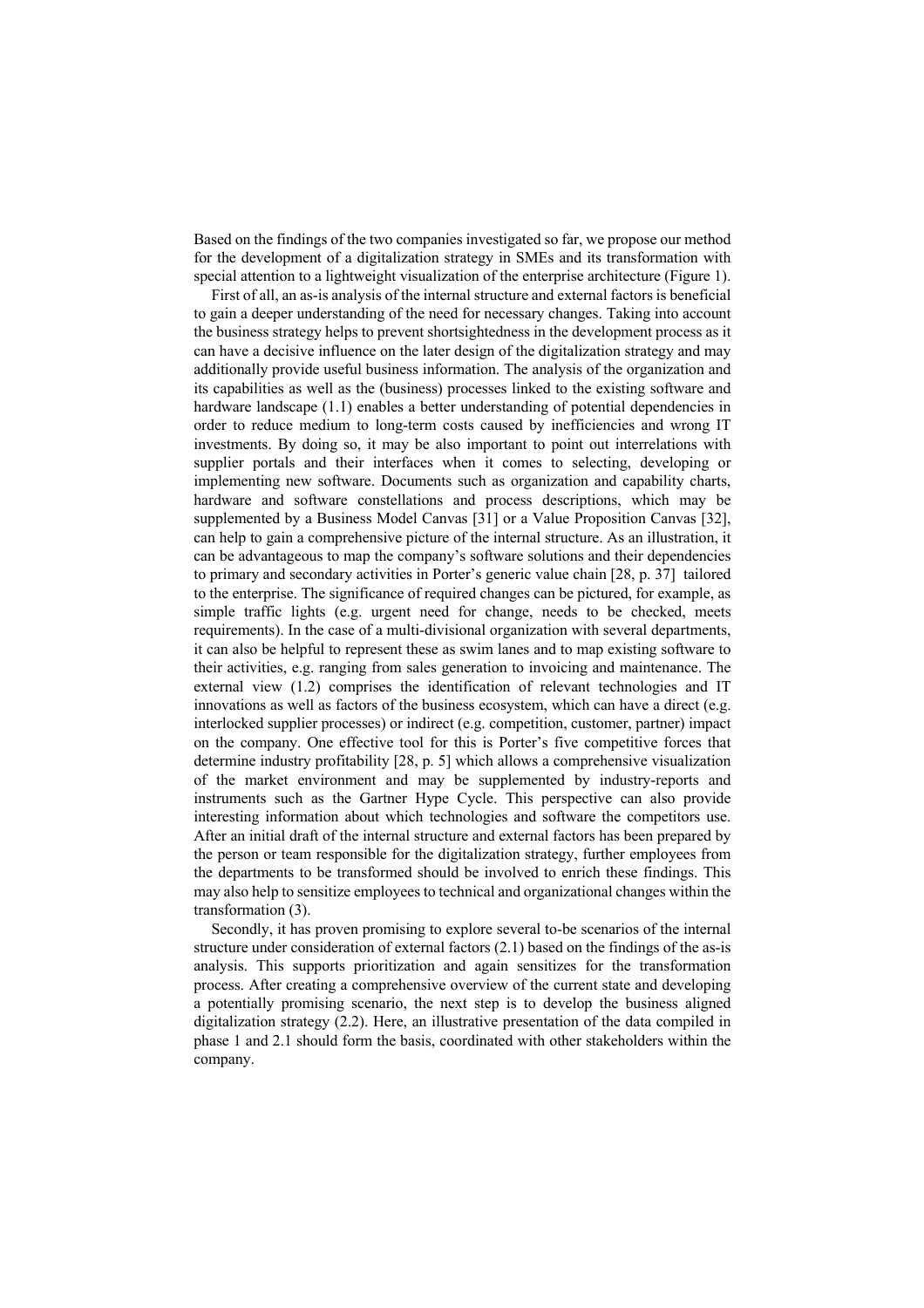To operationalize the digitalization strategy, a transformation roadmap tailored to the company and its capabilities has to be developed closely coordinated with existing and planned company-wide projects (3.1). For this, it is necessary to allocate resources as well as to determine who is responsible for the realization of the (sub-)projects underlying the transformation (3.2). In some cases, especially when dealing with new technologies or complex software, it can be necessary to draw on external know-how. If this is the case, a selection of possible partners must be made and their advantages and disadvantages in terms of costs, expertise and capacities weighed up. In any case, the transformation process has to be evaluated (3.3) and adjusted (3.4) regularly as changes in 1.1 and 1.2 may occur.

However, we also observed some frictions in this model between theoretical modeling and practical applicability. Despite the lack of an elaborated business strategy (A and B) and without an existing IT department (A), it was nevertheless possible to build on the knowledge of the IT responsible person(s). In smaller companies, such a person with knowledge about the technical properties of IT systems might not be available. While the business strategy is usually anchored in the heads of the management, it is rarely written down and communicated, which may hinder the development of the digitalization strategy and the transformation as it may reveal important insights, e.g. of the business ecosystem, internal processes and technology trends.

#### **4 Conclusion and Outlook**

In this paper, we present our research approach and intermediate findings towards the development of a lightweight, architecture-based method for developing and implementing digitalization strategies in SMEs. The method proposes to create coordinated, comprehensive visualizations of relevant views including internal processes and external influences. A structured collection of data and the uncovering of dependencies between IT and business through the enterprise architecture lens helps to set priorities when developing a digitalization strategy while supporting transparency and documentation [13]. The underlying transformation process, however, does not necessarily imply the use of new technologies such as virtual or augmented reality (B), but often also requires basic work like redesigning the software and hardware landscape (A). Besides this, there are manifold reasons why digital transformation projects fail. One of the main reasons is the disconnection between the pure formulation of a strategy and its implementation [33] which has to be addressed through a constant questioning of the status quo. In order to validate and generalize our results, it is necessary to investigate further companies from different industries. We will take a closer look at the phases and evaluate the results at A and B after some time. So far, the consideration of digital technologies has played a subordinate role in entrepreneurial research and its intersection with information systems related research [4, 34, 35]. The investigation of the specific conditions as well as success factors including the selection, evaluation and appropriation of IT innovations in the context of developing a digitalization strategy is still in its infancy and therefore offers a promising field of research.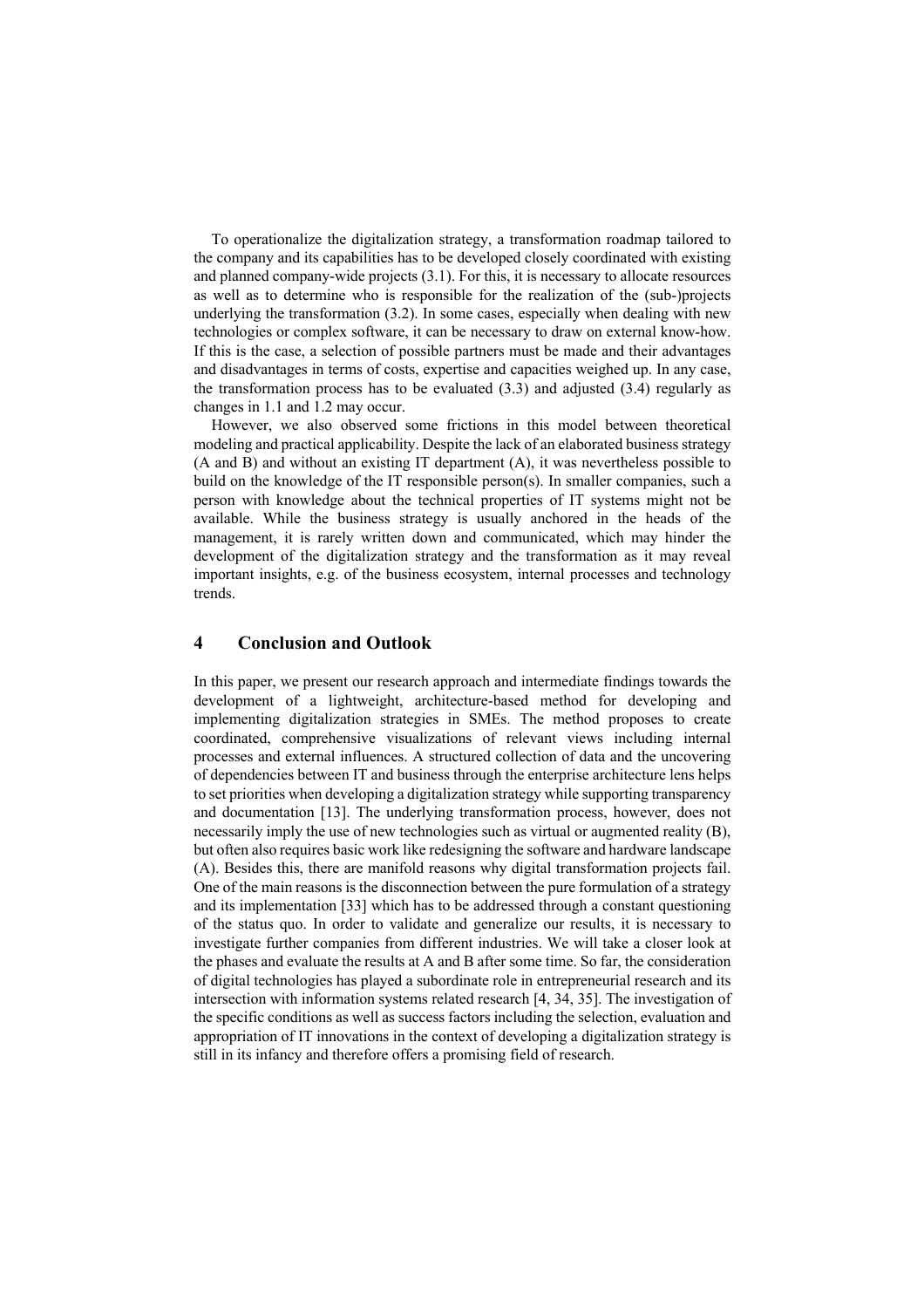#### **References**

- 1. Böhmann, T., Drews, P., Meyer-Blankart, C.: Digitale Exzellenz. Eine Bestandsaufnahme zur Digitalisierung deutscher Unternehmen und Behörden. Sopra Steria (2015)
- 2. Hinings, B., Gegenhuber, T., Greenwood, R.: Digital innovation and transformation: An institutional perspective. Inf. Organ. 28, 52–61 (2018)
- 3. Nambisan, S., Wright, M., Feldman, M.: The digital transformation of innovation and entrepreneurship: Progress, challenges and key themes. Res. Policy. 48, 1–9 (2019)
- 4. Nambisan, S.: Digital Entrepreneurship: Toward a Digital Technology Perspective of Entrepreneurship. Entrep. Theory Pract. 41, 1029–1055 (2017)
- 5. Horlach, B., Drews, P., Schirmer, I.: Bimodal IT: Business-IT alignment in the age of digital transformation. In: Multikonferenz Wirtschaftsinformatik. pp. 1417–1428. MKWI, Ilmenau (2016)
- 6. Passerini, K., Tarabishy, A. El, Patten, K.: Information Technology for Small Business. Springer Dordrecht, Heidelberg, London, New York (2012)
- 7. Huck-Fries, V., Wiesche, M., Pfluegler, C., Krcmar, H.: The hateful six Factors hindering Adoption of innovation at small and medium sized enterprises. In: 22nd Americas Conference on Information Systems. AMCIS, San Diego (2016)
- 8. Abel-Koch, J., Obaidi, L. Al, Kasmi, S. El, Acevedo, M.F., Morin, L., Topczewska, A.: Going Digital The Challenges Facing European SMEs. KfW (2019)
- 9. Huck-Fries, V., Pflügler, C., Wiesche, M., Krcmar, H.: Innovationshemmnisse für kleine und mittlere Unternehmen. In: Management digitaler Plattformen, Informationsmanagement und digitale Transformation. pp. 297–312. Springer Fachmedien GmbH, Wiesbaden (2018)
- 10. Zimmermann, V., Thomä, J.: Innovationshemmnisse in KMU vielfältige Hemmnisse sprechen für eine breit aufgestellte Förderpolitik. KfW (2016)
- 11. Simon, D., Fischbach, K., Schoder, D.: An Exploration of Enterprise Architecture Research. In: Communications of the Association for Information Systems. pp. 1–72. AIS (2013)
- 12. Hanschke, I.: Digitalisierung und Industrie 4.0 einfach und effektiv : systematisch und lean die digitale Transformation meistern. Carl Hanser Verlag, München (2018)
- 13. Aier, S., Winter, R.: Unternehmensarchitektur Literaturüberblick und Stand der Praxis. Wirtschaftsinformatik. 50, 292–304 (2008)
- 14. Winter, R., Fischer, R.: Essential layers, artifacts, and dependencies of enterprise architecture. In: 10th IEEE International Enterprise Distributed Object Computing Conference Workshops. IEEE, Hong Kong (2006)
- 15. Buckl, S.M.: Developing organization-specific enterprise architecture management functions using a method base. Technische Universität München (2011)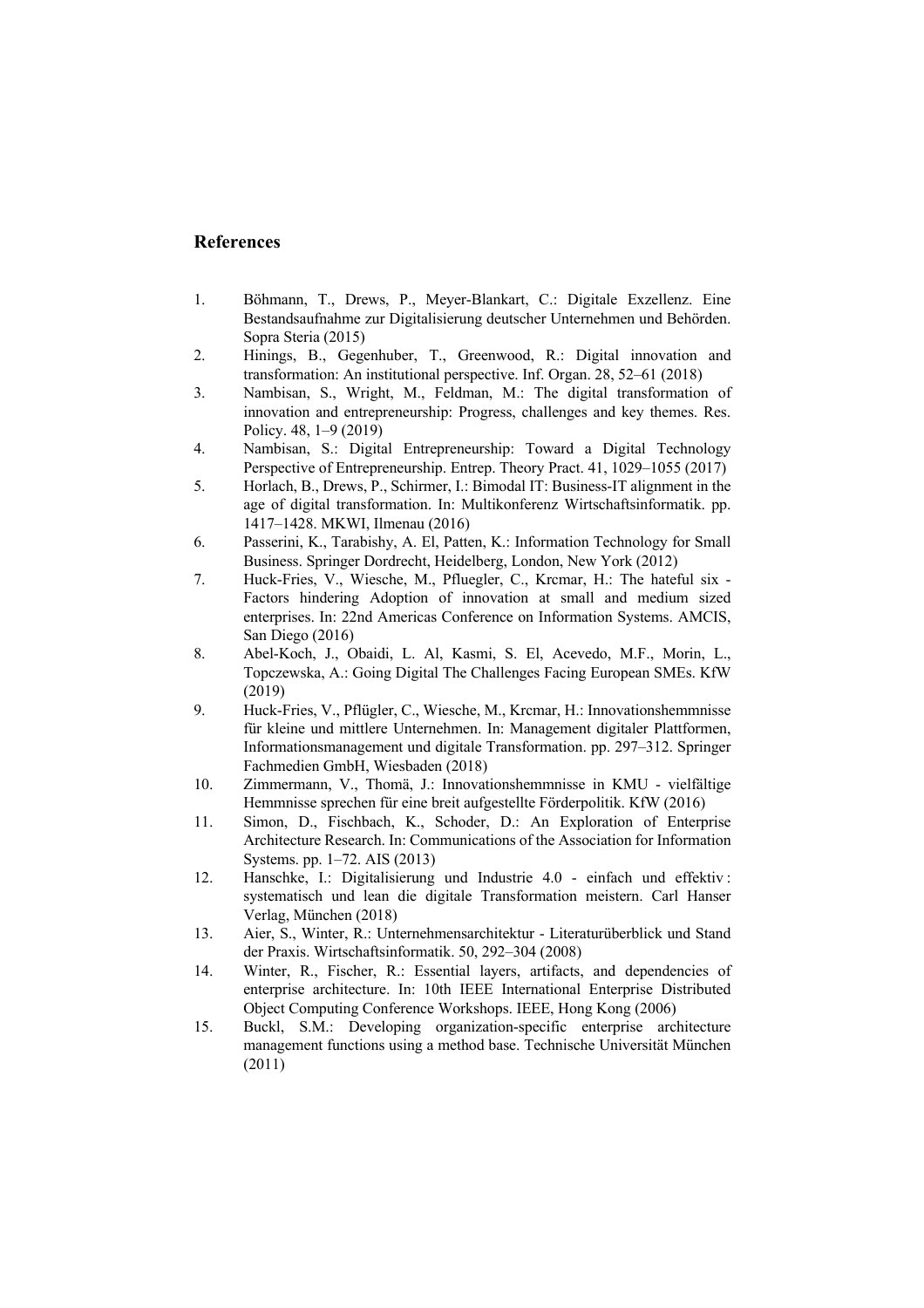- 16. Petrikina, J., Drews, P., Schirmer, I., Zimmermann, K.: Integrating business models and enterprise architecture. In: 18th International Enterprise Distributed Object Computing Conference Workshops and Demonstrations. pp. 47–56. IEEE, Ulm (2014)
- 17. Schmidt, J., Drews, P.: Entwicklung und Evaluation eines Metamodells zur Verbesserung der unternehmensweiten Entscheidungsorientierung mithilfe der Unternehmensarchitektur. In: 12th International Conference on Wirtschaftsinformatik. pp. 1814–1828. AIS, Osnabrück (2015)
- 18. Aier, S., Ahrens, M., Stutz, M., Bub, U.: Deriving SOA evaluation metrics in an enterprise architecture context. In: Di Nitto, E. and Ripeanu, M. (eds.) Service-Oriented Computing - ICSOC 2007 Workshops. LCNS, vol 4907. pp. 224–233. Springer, Berlin, Heidelberg (2009)
- 19. Keuntje, J.H., Barkow, R., Mannmeusel, T.: Enterprise Architecture Management in der Praxis. Symposion Publishing, Düsseldorf (2010)
- 20. Horlach, B., Drechsler, A., Schirmer, I., Drews, P.: Everyone's Going to be an Architect: Design Principles for Architectural Thinking in Agile Organizations. In: 53rd Hawaii International Conference on System Sciences. HICSS, Hawaii (2020)
- 21. The Open Group: The Open Group Architecture Framework TOGAF. van Haren Publishing, Zaltbommel (2007)
- 22. Federal government of the United States: Federal Enterprise Architecture Framework Version 2, https://obamawhitehouse.archives.gov/sites/default/ files/omb/assets/egov\_docs/fea\_v2.pdf, last accessed 2020/08/23
- 23. Winter, R.: Architectural Thinking. Wirtschaftsinformatik. 56, 395–398 (2014)
- 24. Sein, M.K., Henfridsson, O., Purao, S., Rossi, M., Lindgren, R.: Action Design Research. MIS Q. 35, 37–56 (2011)
- 25. Birch, D.G.W.: Job Creation in America How Our Smallest Companies Put the Most People to Work. Univ. Illinois Urbana-Champaign's Acad. Entrep. Leadersh. 27, 1204–1206 (1987)
- 26. Legner, C., Eymann, T., Hess, T., Matt, C., Böhmann, T., Drews, P., Mädche, A., Urbach, N., Ahlemann, F.: Digitalization: Opportunity and Challenge for the Business and Information Systems Engineering Community. Bus. Inf. Syst. Eng. 59, 301–308 (2017)
- 27. Pfenning, P., Eigner, M.: A Novel Procedure Model for Developing Individualized Digitalization Strategies. Proc. Des. Soc. Des. Conf. 1, 667–676 (2020)
- 28. Porter, M.E.: Competitive Advantage Creating and Sustaining Superior Performance. The Free Press, New York (1985)
- 29. Moore, J.F.: Business Ecosystems and the View from the Firm. Antitrust Bull. 51, 31–75 (2006)
- 30. VERBI Software: MAXQDA 2020. VERBI Software, Berlin (2019)
- 31. Osterwalder, A., Pigneur, Y.: Business Model Generation: A Handbook for Visionaries, Game Changers, and Challengers. Wiley, New York (2010)
- 32. Osterwalder, A., Pigneur, Y., Bernarda, G., Smith, A.: Value Proposition Design: How to Create Products and Services Customers Want. Wiley, New